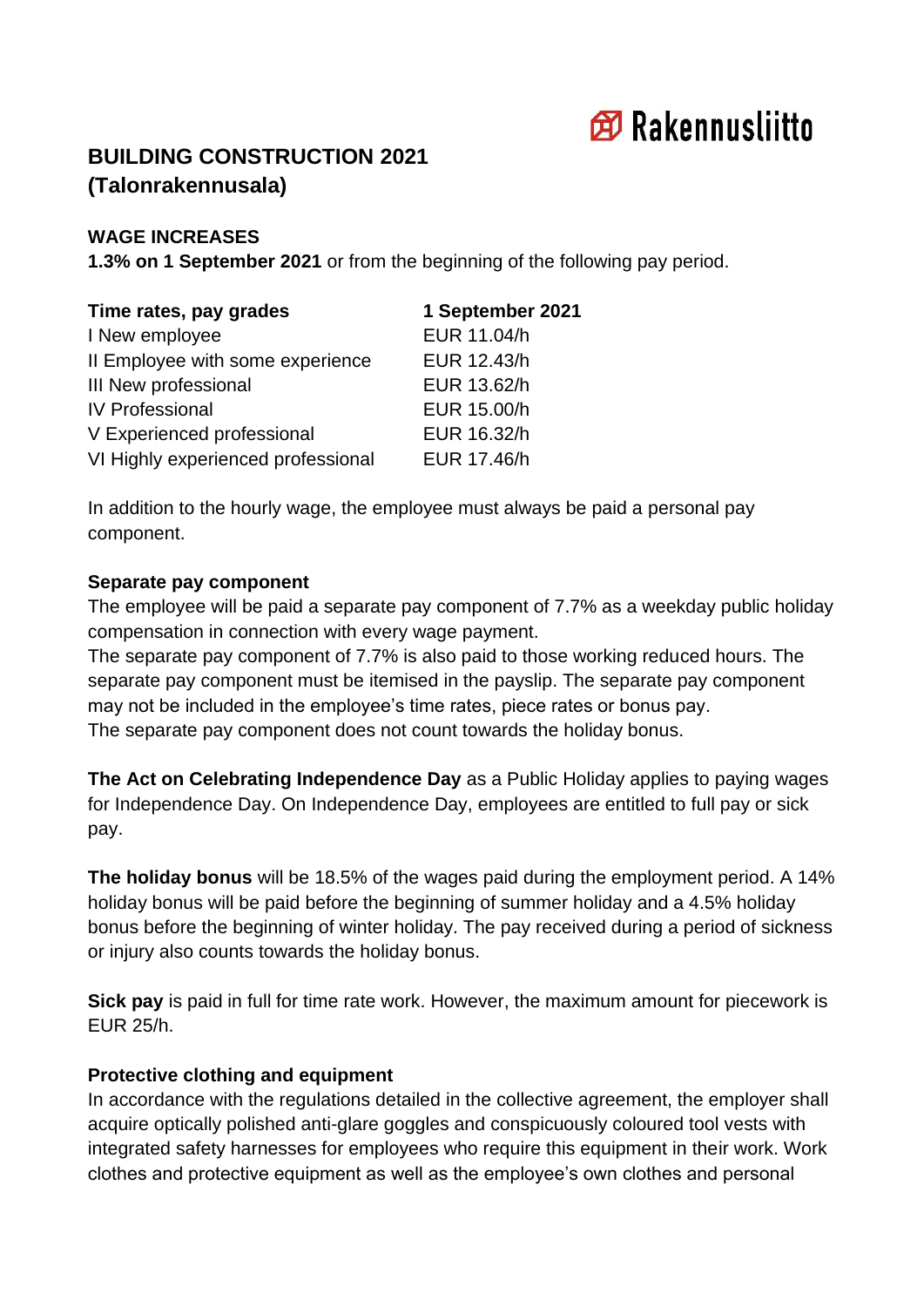belongings are stored separately in a lockable cabinet appointed for the employee. The employer is responsible for organising the storage in such a fashion that the employee's own clothes and personal belongings do not get dirty during storage.

# **Tool allowance**

An allowance of EUR 1.68 will be paid as compensation for the use of one's own basic tools. The employer acquires the tools needed for the work. If it is agreed with the employee that they will use their own special tools, compensation for this shall be agreed upon separately (see the collective agreement).

# **Employee's self-notification for absences due to illness**

A self-notification procedure must be agreed in companies for common cold type absences lasting no more than 3 days. The parties cannot agree that a medical certificate should always be submitted as proof of absence. The agreement should be made in writing.

If a self-notification procedure has not been agreed, the employer or its representative will accept the employee's notification in common cold type disability in absences lasting no more than three days. In that case, the following rules are followed:

- The employee must notify their supervisor of the absence immediately or before the beginning of the shift at the latest. - If the notification has not been submitted before the beginning of the shift, sick pay will not be paid for the absence.

- For a justified cause, as in those cases where the employee has several repeated absences, the employer can request a medical certificate as proof of disability.

- The self-notification procedure is not applied during an annual leave.

The parties recommend that, when agreeing on the self-notification procedure, the local agreement should include procedures for absences caused by the temporary care of a child under 10 years old.

**Shift allowances:** evening shift allowance EUR 1.19/h, night shift allowance EUR 2.23/h.

Per diem allowance EUR 44 accommodation allowance EUR 57 per day and overnight allowance EUR 13 per day

### **Compensation for commuting expenses**

| $\cdot$ over 5 km                                                                                                                                                                                                                                                                                                                                                                    | <b>EUR 1.94</b> | $\cdot$ over 60 km  | <b>EUR 16.08</b> |
|--------------------------------------------------------------------------------------------------------------------------------------------------------------------------------------------------------------------------------------------------------------------------------------------------------------------------------------------------------------------------------------|-----------------|---------------------|------------------|
| $\cdot$ over 10 km                                                                                                                                                                                                                                                                                                                                                                   | <b>EUR 3.13</b> | $\cdot$ over 70 km  | <b>EUR 18.20</b> |
| $\cdot$ over 20 km                                                                                                                                                                                                                                                                                                                                                                   | <b>EUR 5.63</b> | • over 80 km        | <b>EUR 20.68</b> |
| • over 30 km                                                                                                                                                                                                                                                                                                                                                                         | <b>EUR 8.20</b> | $\cdot$ over 90 km  | <b>EUR 23.55</b> |
| $\cdot$ over 40 km                                                                                                                                                                                                                                                                                                                                                                   | EUR 10.10       | $\cdot$ over 100 km | <b>EUR 26.40</b> |
| $\overline{r}$ $\overline{r}$ $\overline{r}$ $\overline{r}$ $\overline{r}$ $\overline{r}$ $\overline{r}$ $\overline{r}$ $\overline{r}$ $\overline{r}$ $\overline{r}$ $\overline{r}$ $\overline{r}$ $\overline{r}$ $\overline{r}$ $\overline{r}$ $\overline{r}$ $\overline{r}$ $\overline{r}$ $\overline{r}$ $\overline{r}$ $\overline{r}$ $\overline{r}$ $\overline{r}$ $\overline{$ | FUD 10.01       |                     |                  |

• over 50 km EUR 12.24

The distance between home and the worksite is measured according to the shortest route used by general traffic.